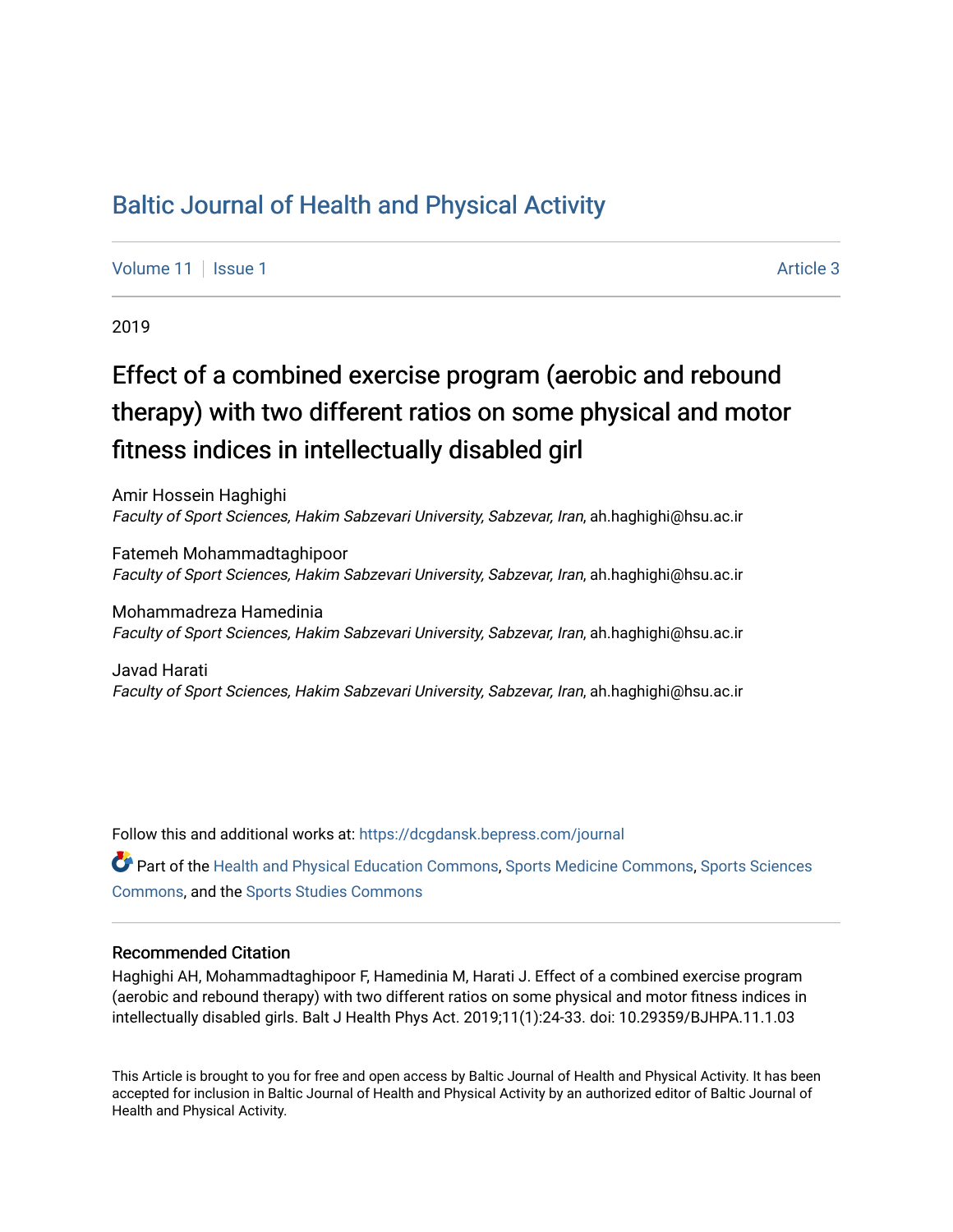## **Effect of a combined exercise program (aerobic and rebound therapy) with two different ratios on some physical and motor fitness indices in intellectually disabled girls**

**Authors' Contribution: A** Study Design **B** Data Collection **C** Statistical Analysis **D** Data Interpretation **E** Manuscript Preparation **F** Literature Search **G** Funds Collection

**Amir Hossein Haghighi ACDEFG, Fatemeh Mohammadtaghipoor BCEFG, Mohammadreza Hamedinia ACDG, Javad Harati CDEFG**

Faculty of Sport Sciences, Hakim Sabzevari University, Sabzevar, Iran

| abstract                     |                                                                                                                                                                                                                                                                                                                                                                                                                                                                                                                                                                                                                                                                                                                                                                                                                                                                                  |
|------------------------------|----------------------------------------------------------------------------------------------------------------------------------------------------------------------------------------------------------------------------------------------------------------------------------------------------------------------------------------------------------------------------------------------------------------------------------------------------------------------------------------------------------------------------------------------------------------------------------------------------------------------------------------------------------------------------------------------------------------------------------------------------------------------------------------------------------------------------------------------------------------------------------|
| <b>Background:</b>           | Individuals with intellectual disability (ID) are mostly neglected and hardly exercised. The purpose of<br>this study was to investigate the effect of a combined program (aerobic and rebound therapy) with two<br>different ratios on some physical and motor fitness indices in intellectually disabled girls.                                                                                                                                                                                                                                                                                                                                                                                                                                                                                                                                                                |
| <b>Material and methods:</b> | A total of 24 girls with ID (13-17 years old with an IQ of 50 to 70) were selected and randomly divided<br>into two experimental and one control group. Experimental groups performed a combined aerobic-<br>rebound therapy program with two different proportions: (group 1 performed 10 minutes of aerobic<br>exercises and 20 minutes of rebound therapy, group 2 performed 20 minutes of aerobic exercises<br>and 10 minutes of rebound therapy) for 8 weeks (3 sessions per week). All physical and motor fitness<br>tests including endurance performance, lower extremities endurance, cardio-respiratory endurance,<br>static and dynamic balance, agility and coordination were taken before and after the training period.<br>Data were analyzed using Shapiro-Wilk's tests, covariance and variance analysis with repeated<br>measurements ( $\alpha = 0.05$ ).      |
| <b>Results:</b>              | The results showed that both exercise programs in experimental groups improved endurance<br>performance indices, lower extremities endurance, cardio-respiratory endurance, static and dynamic<br>balance, agility and coordination in comparison to the control group. No significant differences were<br>observed between the two experimental groups.                                                                                                                                                                                                                                                                                                                                                                                                                                                                                                                         |
| <b>Conclusions:</b>          | In conclusion, to improve motor and physical fitness indices in girls with ID, both combination programs<br>(aerobic-rebound therapy) with different proportions can be used.                                                                                                                                                                                                                                                                                                                                                                                                                                                                                                                                                                                                                                                                                                    |
| Key words:                   | balance, exercise, fitness, health, intellectual disability.                                                                                                                                                                                                                                                                                                                                                                                                                                                                                                                                                                                                                                                                                                                                                                                                                     |
| article details              |                                                                                                                                                                                                                                                                                                                                                                                                                                                                                                                                                                                                                                                                                                                                                                                                                                                                                  |
|                              | Article statistics: Word count: 3,539; Tables: 2; Figures: 1; References: 36<br>Received: August 2018; Accepted: November 2018; Published: March 2019                                                                                                                                                                                                                                                                                                                                                                                                                                                                                                                                                                                                                                                                                                                            |
|                              | Full-text PDF: http://www.balticsportscience.com                                                                                                                                                                                                                                                                                                                                                                                                                                                                                                                                                                                                                                                                                                                                                                                                                                 |
|                              | <b>Copyright</b> © Gdansk University of Physical Education and Sport, Poland                                                                                                                                                                                                                                                                                                                                                                                                                                                                                                                                                                                                                                                                                                                                                                                                     |
|                              | <b>Indexation:</b> Celdes, Clarivate Analytics Emerging Sources Citation Index (ESCI), CNKI Scholar (China National Knowledge<br>Infrastructure), CNPIEC, De Gruyter - IBR (International Bibliography of Reviews of Scholarly Literature in<br>the Humanities and Social Sciences), De Gruyter - IBZ (International Bibliography of Periodical Literature in<br>the Humanities and Social Sciences), DOAJ, EBSCO - Central & Eastern European Academic Source, EBSCO -<br>SPORTDiscus, EBSCO Discovery Service, Google Scholar, Index Copernicus, J-Gate, Naviga (Softweco, Primo<br>Central (ExLibris), ProQuest - Family Health, ProQuest - Health & Medical Complete, ProQuest - Illustrata: Health<br>Sciences, ProQuest - Nursing & Allied Health Source, Summon (Serials Solutions/ProQuest, TDOne (TDNet),<br>Ulrich's Periodicals Directory/ulrichsweb, WorldCat (OCLC) |
|                              | Funding: This research received no specific grant from any funding agency in the public, commercial, or not-for-profit sectors.                                                                                                                                                                                                                                                                                                                                                                                                                                                                                                                                                                                                                                                                                                                                                  |
|                              | <b>Conflict of interests:</b> Authors have declared that no competing interest exists.                                                                                                                                                                                                                                                                                                                                                                                                                                                                                                                                                                                                                                                                                                                                                                                           |
| <b>Corresponding author:</b> | Amir Hossein Haghighi, Faculty of Sport Sciences, Hakim Sabzevari University, Sabzevar 96131, Iran; phone no.:<br>+985144012765; E-mail: ah.haghighi@hsu.ac.ir.                                                                                                                                                                                                                                                                                                                                                                                                                                                                                                                                                                                                                                                                                                                  |
| <b>Open Access License:</b>  | This is an open access article distributed under the terms of the Creative Commons Attribution-Non-commercial 4.0<br>International (http://creativecommons.org/licenses/by-nc/4.0/), which permits use, distribution, and reproduction in<br>any medium, provided the original work is properly cited, the use is non-commercial and is otherwise in compliance<br>with the license.                                                                                                                                                                                                                                                                                                                                                                                                                                                                                             |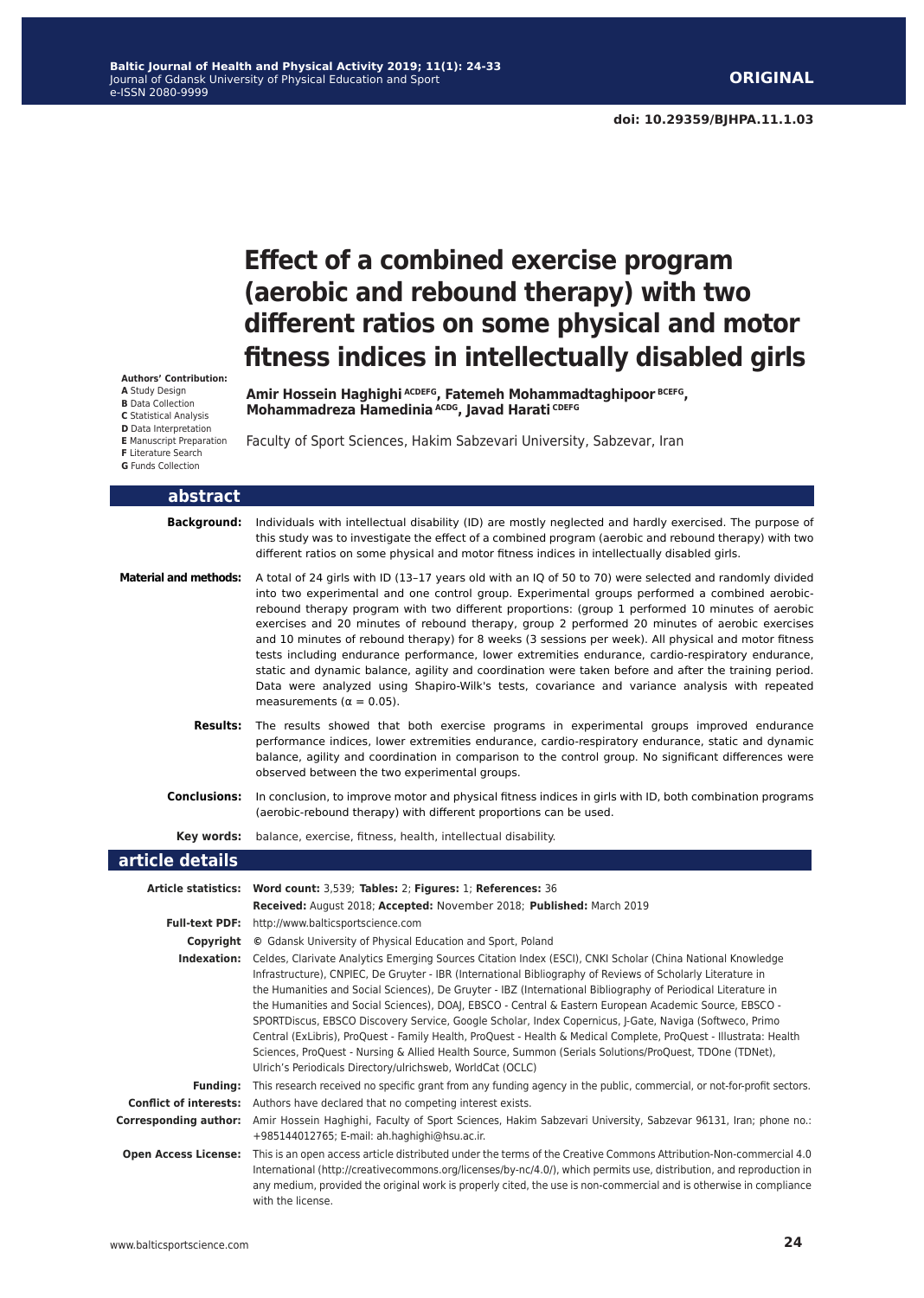### **introduction**

Intellectual disability is a complex dysfunction that occurs at different stages of development, during pregnancy, childbirth and postnatal, which can be due to diseases, infection and viruses, and it cannot be contagious [1]. This disorder, in addition to cognitive functions, disrupts motor activity of people with ID [2]. The functional disability of these individuals affects all aspects of their lives, such as behavioral, self-perceptual, and interpersonal relationships, and consequently it significantly reduces the quality of their life in society [2, 3]. Educable intellectually disabled children have a lower level of muscular strength, endurance, agility, running speed, reaction time and balance in comparison with their peer normal children. This imbalance of muscular strength and endurance changes the alignment of the body and increases the pressures and/or stresses on joints and tissues [4–6]. Golubovic et al. [6] reported that intellectually disabled people exhibited low performance in strength and muscular endurance, flexibility, motor coordination and cardiovascular endurance in standardized fitness tests. Therefore, performing physical activity plays an important role in improving the health indicators as well as reducing the specific health issues of intellectually disabled people. It has been emphasized that regular physical activity is an important component of a healthy lifestyle in these people [6, 7]. Moreover, researchers have argued that increased and sustained participation in moderate to vigorous physical activity can be one of the most effective ways to improve health in this population [5, 8]. However, the way of exercising to gain the most benefits and develop physical fitness and overall health depends on the proper manipulation of the volume, intensity and type of exercises. On the other hand, international and national organizations recommend that children with ID should be involved in physical activities. But there is some evidence of daily physical activity in these individuals and few specific standards and guidelines for them. According to the guidelines of the American College of Sports Medicine (ACSM) related to aerobic exercises for healthy individuals, it is necessary to perform a continuous physical activity with moderate intensity for 20–60 minutes and 3–5 times per week in order to keep cardiovascular fitness, body composition and muscle strength [9]. However, few studies have been conducted regarding other types of exercise programs and/or designing such programs for intellectually disabled individuals.

Rebound therapy is one of the enjoyable and attractive exercises for rehabilitation of people with ID. These exercises were first used to rehabilitate children with physical disabilities and learning difficulties [10]. Furthermore, it has been shown that in a steady state of the heart rate and oxygen uptake, more work can be done on a trampoline compared to treadmill and/or other types of physical activity, which means that oxygen uptake on a trampoline is more efficient [11]. Khaliltahmasebi et al. [10] claimed that sequential trampoline jumps would reduce the risk of injury during landing. For this reason, this program could be considered as a suitable way to increase balance, muscle strength, vertical jump, and even treatment in injuries. On the other hand, aerobic exercises are defined as any kind of activity that requires the consumption of substantially more oxygen as well as a faster heart rate than at rest. Researchers have also paid special attention to the role of aerobic exercises in improving physical and cardiorespiratory fitness in people with ID [5, 13].

Considering the fact that exercises have improved physical fitness and function in intellectually disabled individuals, less attention has been paid to the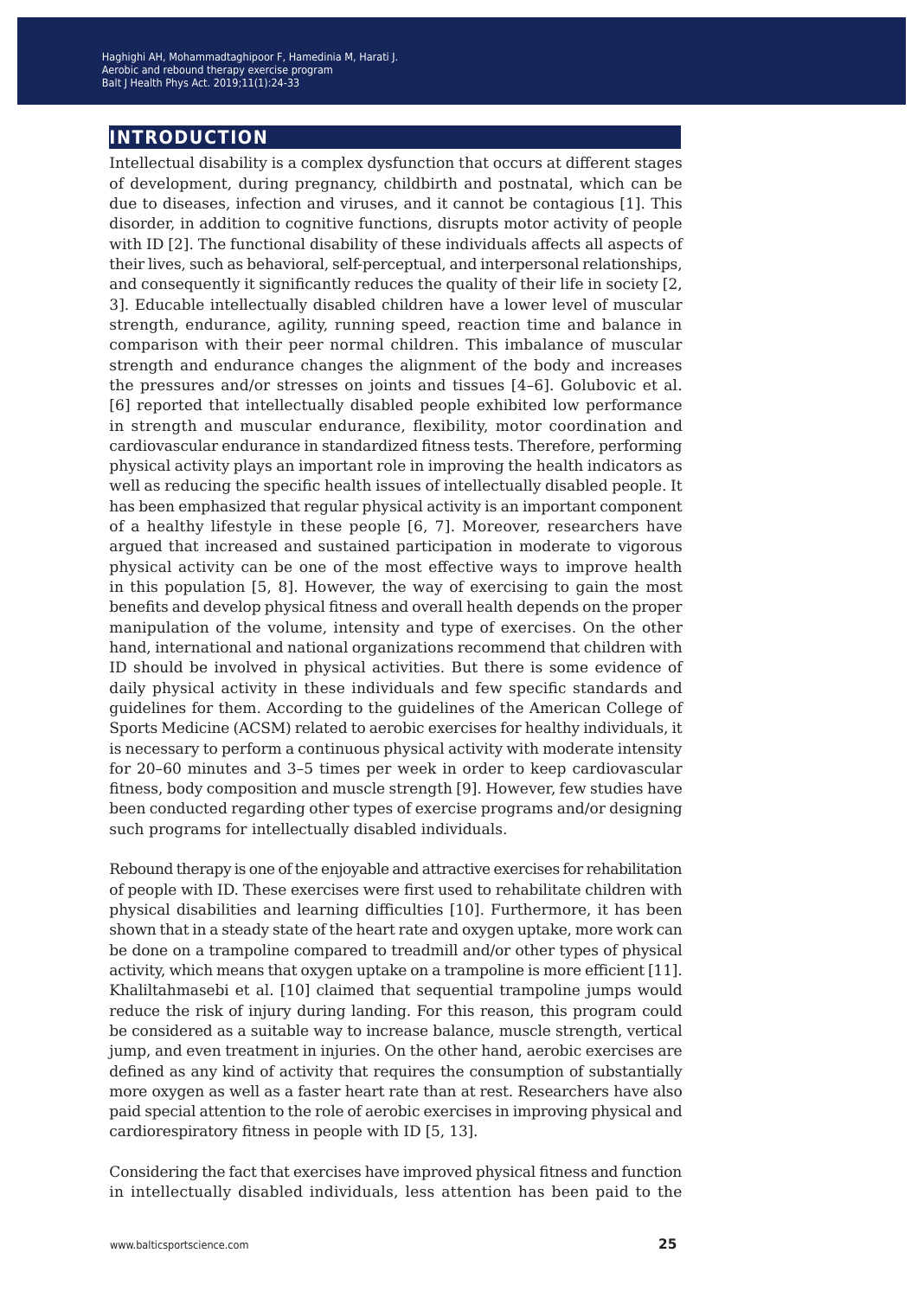subject of how different training programs can lead to the best performance. In this regard, a combination of aerobic exercise and rebound therapy can be mentioned. Combining exercises may have synergistic effects of both types of exercise programs and can improve the performance of children with ID. However, what kind of combination of these exercises can provide more benefits for them is unclear and needs to be considered. Moreover, these children's motivations are low and they are less likely to participate in social and community programs, hence the implementation of a combination of exercises that creates diversity and joy which will help them to overcome their lack of motivation. Existing research has examined the effects of training programs individually and on the limited indicators of physical fitness in this population [2, 3, 14–17]. To the best of our knowledge, there is no study that has investigated combining these two programs. Therefore, the purpose of this study was to investigate the effect of a combined exercise program (aerobic and rebound therapy) with two different ratios on some physical and motor fitness indices in intellectually disabled girls.

### **material and methods**

#### **participants**

This research was a semi-experimental study. The statistical sample included 24 girls, from the Khamseh Gorjestani school in Quchan city, aged between 13–17 years old and with the IQ of 50 to 70. These individuals are targeted based on entry criteria including the absence of medical problems, the lack of multiple disabilities and specific diseases such as epilepsy, the absence of injury in lower extremities, and the ability to perform sports activities. Then subjects were randomly divided into three equal groups: 1) experimental group 1 (10 minutes aerobic and 20 minutes rebound therapy), 2) experimental group 2 (20 minutes aerobic and 10 minutes rebound therapy) and 3) control group. After completing the administrative requirements, obtaining permission and in coordination with the management of a special school in the Quchan city, with the help of the school counselor and according to the criteria of entry and exit, students were selected. After explaining the method and purpose of the research, the subjects' parents completed the medical history questionnaire and filled in the consent form. Before performing the exercise protocol, the variables of functional endurance, endurance of lower extremities, cardiorespiratory endurance, static and dynamic balance, agility, and neuromuscular coordination were taken by the researcher from all subjects. Then subjects of the experimental groups followed an 8-week course (3 sessions per week) of a combined exercise program. All measurements were repeated 48 hours after the last training session.

#### **exercise protocol**

The training program was designed to motivate students to perform, and to form leisure activities and sports hours at school. The program included 15–10 minute warm-up including jogging and stretching exercises, then 30 minutes of training which for experimental group 1 included 20 minutes exercises on a trampoline and 10 minutes play, and vice versa for experimental group 2. Notably, training on the trampoline was done periodically in the form of one minute activity and one minute rest. Furthermore, 5 minutes were allowed for cooling down. One minute was added to the time of training to keep the principle of overload.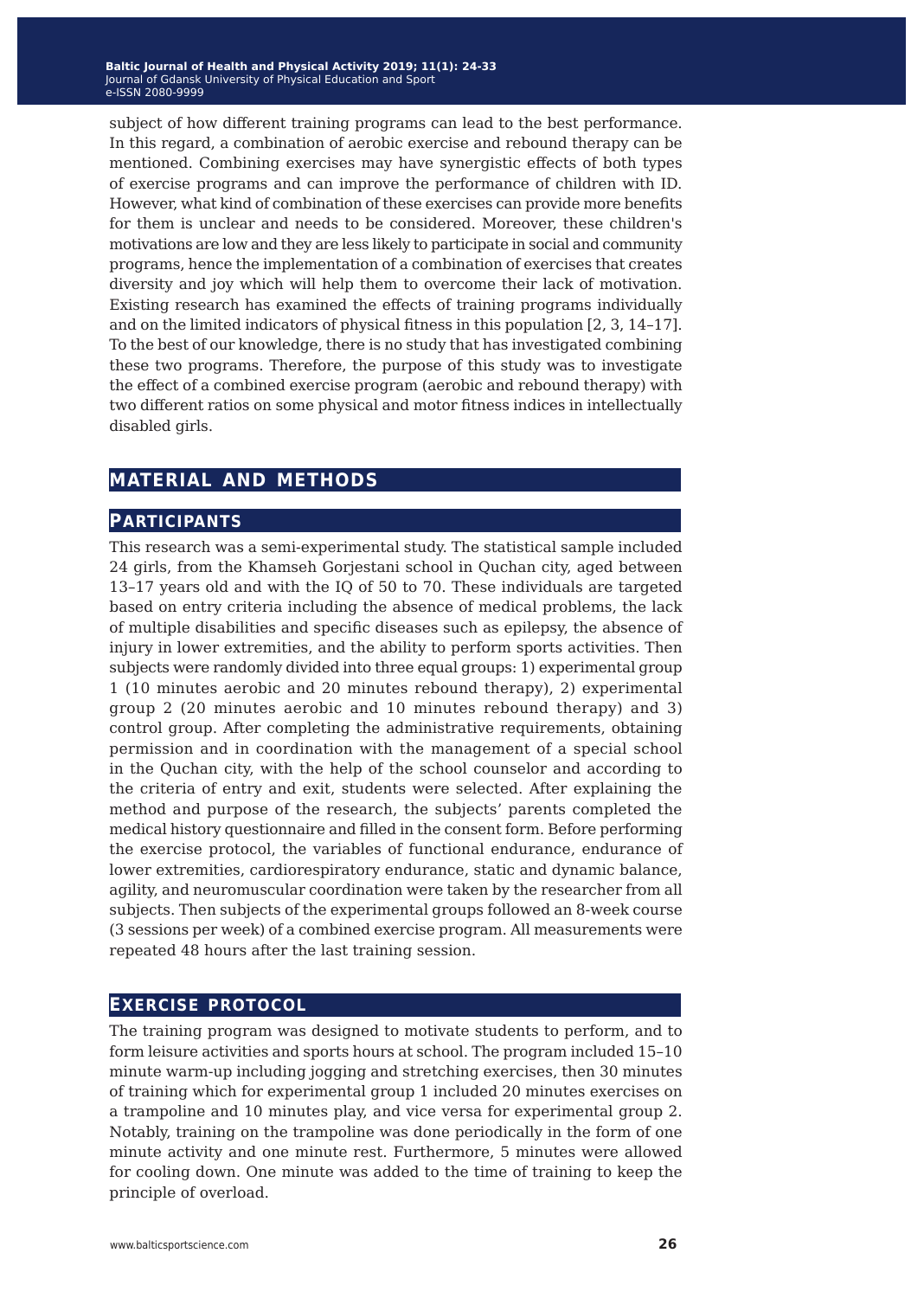### **measuring the research indicators**

*Endurance performance*: To measure this index, 6 minute walk test was used [18].

*Lower extremities endurance*: Leg lift test was used to measure lower extremity endurance [4].

*Cardiorespiratory endurance*: The Rockport Fitness Walking Test was used to measure this variable [19].

*Static balance*: To measure this index, the subjects stood on a balance board with one leg (dominant leg) with closed eyes while holding their hands on the hip for 10 seconds, then the duration of their balance was recorded [10].

*Dynamic balance*: To measure this index, the subject walked on a balance board six steps heel to toe while their hands were on their hips, then the correct steps were calculated and recorded [10].

*Agility*: To measure agility, we used a test shown in Figure 1. In this test, a cone was located in the center and four were placed around it at three-meter distance. The subject moves from the center in the clockwise direction, after touching cone number 2, returns to the center, then goes to cone number 3. This process continues until the subjects goes to number 5 and passes the final line. Then the time is calculated [20].



Fig. 1. The test of agility [www.topendsports.com]

*Coordination*: Nelson's motion test was used. In this test, the two lines on each side were spaced 12 meters and 80 centimeters with a line in the middle. While standing the subject is prepared on the middle line facing the trainer. The examiner standing in front of the athlete and holding a timer in one hand shows one of the two directions with his other hand and immediately uses the stopwatch. The subject begins to run quickly to cross the finish line. At the same time, the examiner stops the time and records the athlete's result. This movement is repeated 6 times, 3 times randomly to the right and left. The interval between each repetition is 20 seconds. The average of 6 repetitions is considered as the final result of the subject [21].

#### **statistical analysis**

The Shapiro-Wilk test was used to determine the normal distribution of data, and descriptive statistics were used to display the central tendency and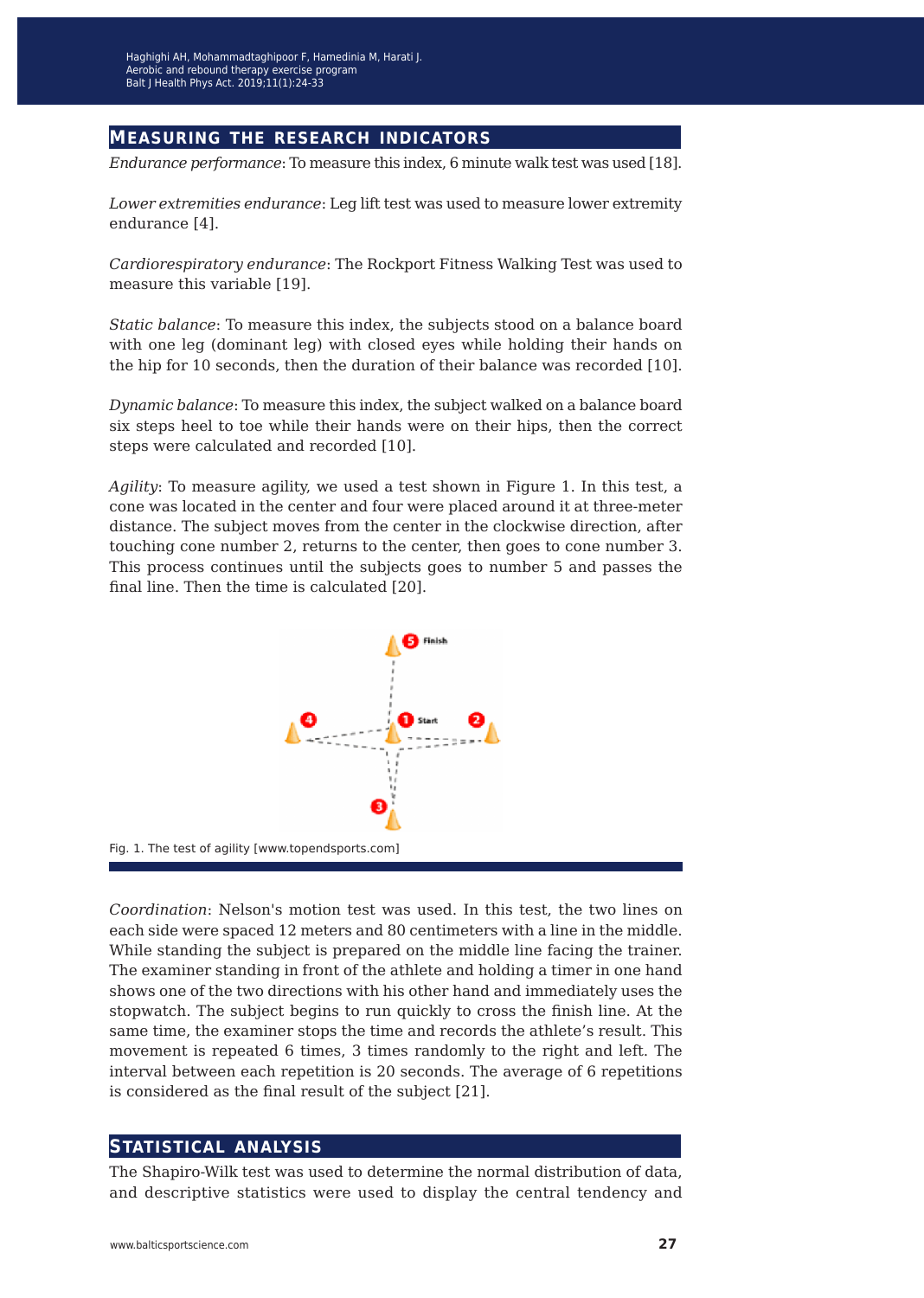**Baltic Journal of Health and Physical Activity 2014; 1(1): 1-4 Baltic Journal of Health and Physical Activity 2019; 11(1): 24-33** Journal of Gdansk University of Physical Education and Sport Journal of Gdansk University of Physical Education and Sport e-ISSN 2080-9999 e-ISSN 2080-9999

dispersion. The ANOVA was used to examine the intragroup changes, and oneway ANCOVA and Bonferrony's post-hoc test was used to examine the changes between groups. All statistical operations were performed by SPSS software version 20, and the level of significance was set at  $p \le 0.05$ .

#### **results**

Using the Shapiro-Wilk test showed that the distribution of all the variables is natural ( $p < 0.05$ ). Therefore, parametric tests were used for statistical calculations. The characteristics of the subjects are presented in Table 1. This table shows that there is no meaningful difference between the groups in these indices. The results of statistical tests for the research variables are presented in Table 2.

Table 1. Characteristics of the subjects in the three groups

| Exercise groups              | P value | Control           | Experimental 2    | Experimental 1   | P value |
|------------------------------|---------|-------------------|-------------------|------------------|---------|
| Height (m)                   | 0.78    | $1.5 \pm 0.07$    | $1.595 \pm 0.03$  | $1.57 \pm 0.04$  | 0.78    |
| Weight (kg)                  | 0.07    | $51.87 \pm 13.76$ | $56.62 \pm 13.07$ | $51.5 \pm 10.6$  | 0.07    |
| Body mass<br>index $(kq/m2)$ | 0.65    | $22.91 + 5.32$    | $22.23 \pm 4.684$ | $20.78 \pm 4.75$ | 0.65    |

*Significance level: p ≤ 0.05\**

#### Table 2. Results of statistical tests on research variables

| Variables                                             | Groups         | Pre-test          | Post-test          | Intragroup changes |           | Intergroup changes |           |
|-------------------------------------------------------|----------------|-------------------|--------------------|--------------------|-----------|--------------------|-----------|
|                                                       |                |                   |                    | F                  | P         | F.                 | P-value   |
| Endurance<br>performance<br>(m)                       | Experimental 1 | $620 \pm 40.58$   | 747.87±100.02      | 19.49              | $0.003*$  | 16.06              | $0.001*$  |
|                                                       | Experimental 2 | 534.75±119.20     | $634.25 \pm 46.12$ | 5.62               | $0.05*$   |                    |           |
|                                                       | Control        | $542.5 \pm 75.93$ | $515.25 \pm 64.08$ | 4.8                | 0.6       |                    |           |
| Endurance<br>of lower<br>extremities<br>(repetitions) | Experimental 1 | $6.75 \pm 3.45$   | $11.25 + 5.49$     | 29.84              | $0.001*$  | 14.08              | $0.0001*$ |
|                                                       | Experimental 2 | $5.12 \pm 2.23$   | $8.87 + 3.18$      | 82.89              | $0.0001*$ |                    |           |
|                                                       | Control        | $3.12 \pm 2.41$   | $2.87 \pm 2.23$    | 0.63               | 0.45      |                    |           |
| Cardio-<br>respiratory<br>endurance<br>(mI/kg/min)    | Experimental 1 | $29.72 \pm 0.28$  | $30.29 \pm 0.43$   | 8.44               | $0.023*$  | 6.97               | $0.002*$  |
|                                                       | Experimental 2 | $29.7 \pm 0.58$   | $29.95 \pm 0.64$   | 1.35               | 0.28      |                    |           |
|                                                       | Control        | 29.58±0.43        | $29.15 \pm 0.51$   | 12.44              | $0.01*$   |                    |           |
| Dynamic<br>balance (s)                                | Experimental 1 | $3.25 \pm 1.48$   | $6.75 \pm 3.19$    | 13.19              | $0.008*$  | 6.44               | $0.007*$  |
|                                                       | Experimental 2 | $3.5 \pm 1.60$    | $5.37 \pm 2.5$     | 11.66              | $0.01*$   |                    |           |
|                                                       | Control        | $3.5 + 1.51$      | $3.25 \pm 2.05$    | 0.17               | 0.68      |                    |           |
| Static balance<br>with closed<br>eyes (s)             | Experimental 1 | $1.62 \pm 0.91$   | $4 + 1.69$         | 40.11              | $0.0001*$ | 10.06              | $0.001*$  |
|                                                       | Experimental 2 | $1.87 + 0.83$     | $3.12 \pm 0.83$    | 9.21               | $0.019*$  |                    |           |
|                                                       | Control        | $1.5 + 1.06$      | $1.62 \pm 1.3$     | 0.3                | 0.59      |                    |           |
| Agility (s)                                           | Experimental 1 | $13.87 + 2.30$    | $10 + 1.17$        | 28.44              | $0.001*$  | 18.7               | $0.0001*$ |
|                                                       | Experimental 2 | $16.15 \pm 4.23$  | $11.6 \pm 1.8$     | 12.87              | $0.009*$  |                    |           |
|                                                       | Control        | 15.59±4.10        | $16.21 \pm 4.02$   | 7.5                | $0.02*$   |                    |           |
| Coordination<br>(s)                                   | Experimental 1 | $3.26 \pm 0.52$   | $2.46 \pm 0.36$    | 42.01              | $0.0001*$ | 9.73               | $0.001*$  |
|                                                       | Experimental 2 | $3.55 \pm 0.93$   | $2.95 \pm 0.36$    | 7.5                | $0.02*$   |                    |           |
|                                                       | Control        | $3.89 + 0.30$     | $3.99 \pm 0.9$     | 0.11               | 0.78      |                    |           |

*Significance level: p ≤ 0.05\**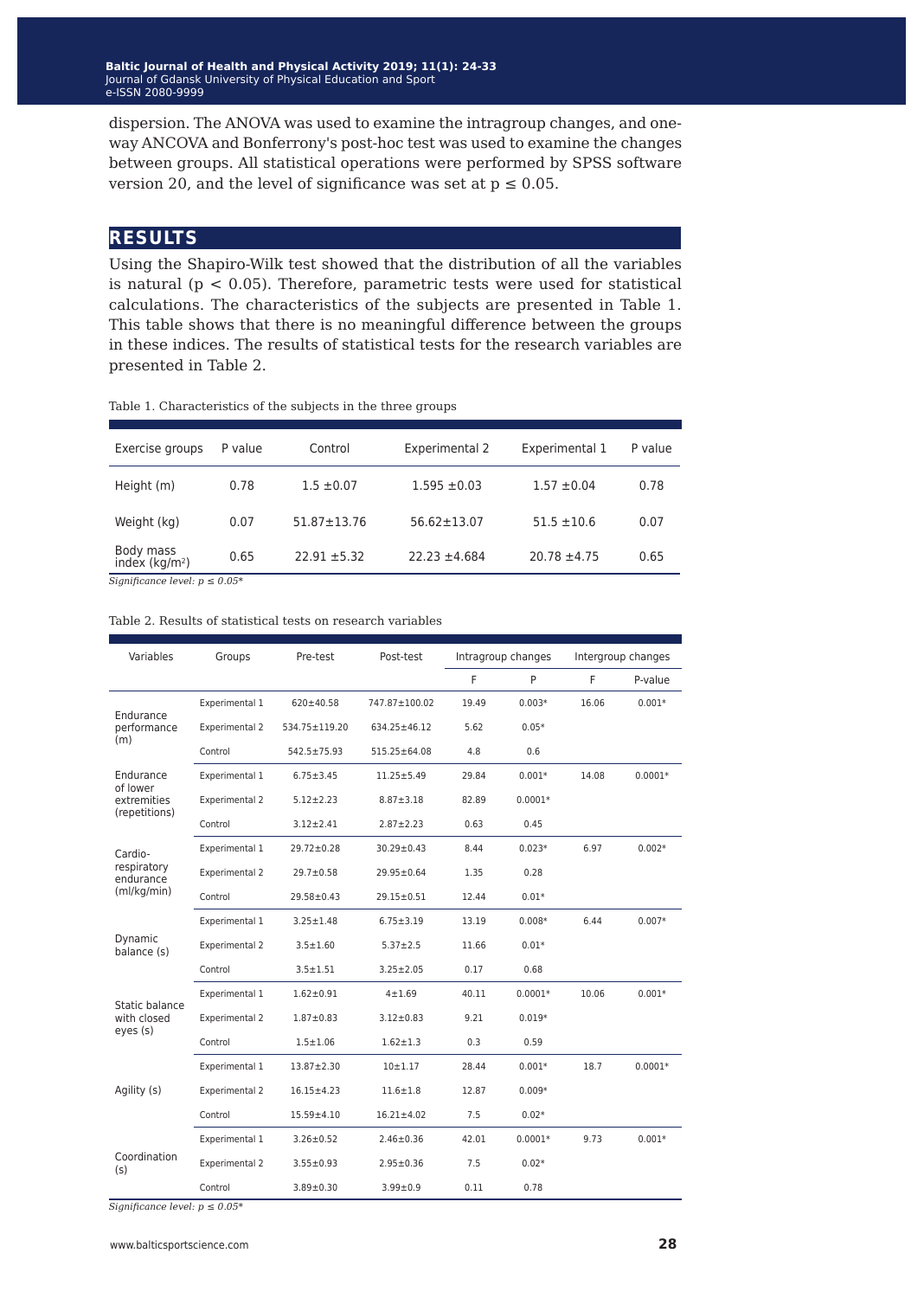Table 2 shows that both experimental group 1 (rebound therapy – aerobic exercise) and experimental group 2 (aerobic exercise – rebound therapy) improved endurance performance indices, lower extremities endurance, cardio-respiratory endurance, dynamic balance, static balance with eyes closed, agility and coordination in comparison with the control group ( $p \leq$ 0.05). There was no significant difference between the two experimental groups ( $p < 0.05$ ).

#### **discussion**

The present study showed that both combinations of exercises of rebound therapy and aerobic exercise significantly improved endurance performance and cardiorespiratory endurance indices in intellectually disabled girls compared with the control group. To our knowledge, no research on a combination of training programs of aerobic-rebound therapy on girls has been conducted so far. Therefore, we have used all the research that has been related, directly and indirectly, to the subject under discussion. With this explanation in the same field, Haghighi et al. showed that eight weeks of aerobic exercise, four times per week, significantly increased the traveled distance in a 300-yard walking test in girls with intellectual disability in comparison with exercises performed three times a week. They indicated that the reason was the increase in peak oxygen uptake  $(VO_p)$  peak) and losing weight  $[22]$ .

Wu et al. [14] concluded that a circular training program for 12 weeks, five times per week, improves cardiovascular fitness in obese children with ID. Oviedo et al. [23] demonstrated that a combined training program including aerobic, strength and balance exercises for 14 weeks improves cardiovascular fitness in people with ID. Furthermore, Boer et al. [16] stated that performing interval training for 15 weeks, twice a week, compared with continuous aerobic exercise, improves physical fitness of intellectually disabled teenagers. Other researchers also reported similar results in their studies on the same subject [4, 24, 25]. In addition, Ghasemi et al. [26] investigated the improvement in cardiorespiratory endurance after eight weeks of rebound therapy exercises in children with ID. Sadeghi et al. [11] reported that performing eight weeks of rebound therapy just as aerobic exercises could improve aerobic capacity in men with asthma [11]. Also, Cugusi et al. [27] showed that jumping on a trampoline by overweight women in one session can speed recovery in vigorous sports. In contrast, Nasrabadi et al. [28] showed that eight weeks of combined training (three times a week) had no significant effect on cardiorespiratory fitness and maximum oxygen uptake in intellectually disabled girls. They suggested the probable cause of this result would be insufficient training time. But, in the present study both training programs provided sufficient stimulus for the desired changes in the subjects' endurance and aerobic performance indices, since these two indicators can be influenced by both physiological and functional adaptations, such as increasing cardiac output, plasma volume, cardiac contractility, stroke volume, arterial-venous blood oxygen difference, muscle oxidative capacity, and muscle capillarity [29] and also include changes that occur in other physical and motor fitness components, such as static and dynamic balance, coordination, agility and muscular endurance which all in all can develop endurance and aerobic performance indirectly.

Moreover, the present study showed that both programs of combined exercise, predominantly rebound therapy and aerobic exercise, significantly improve the lower extremities muscular endurance in intellectually disabled girls in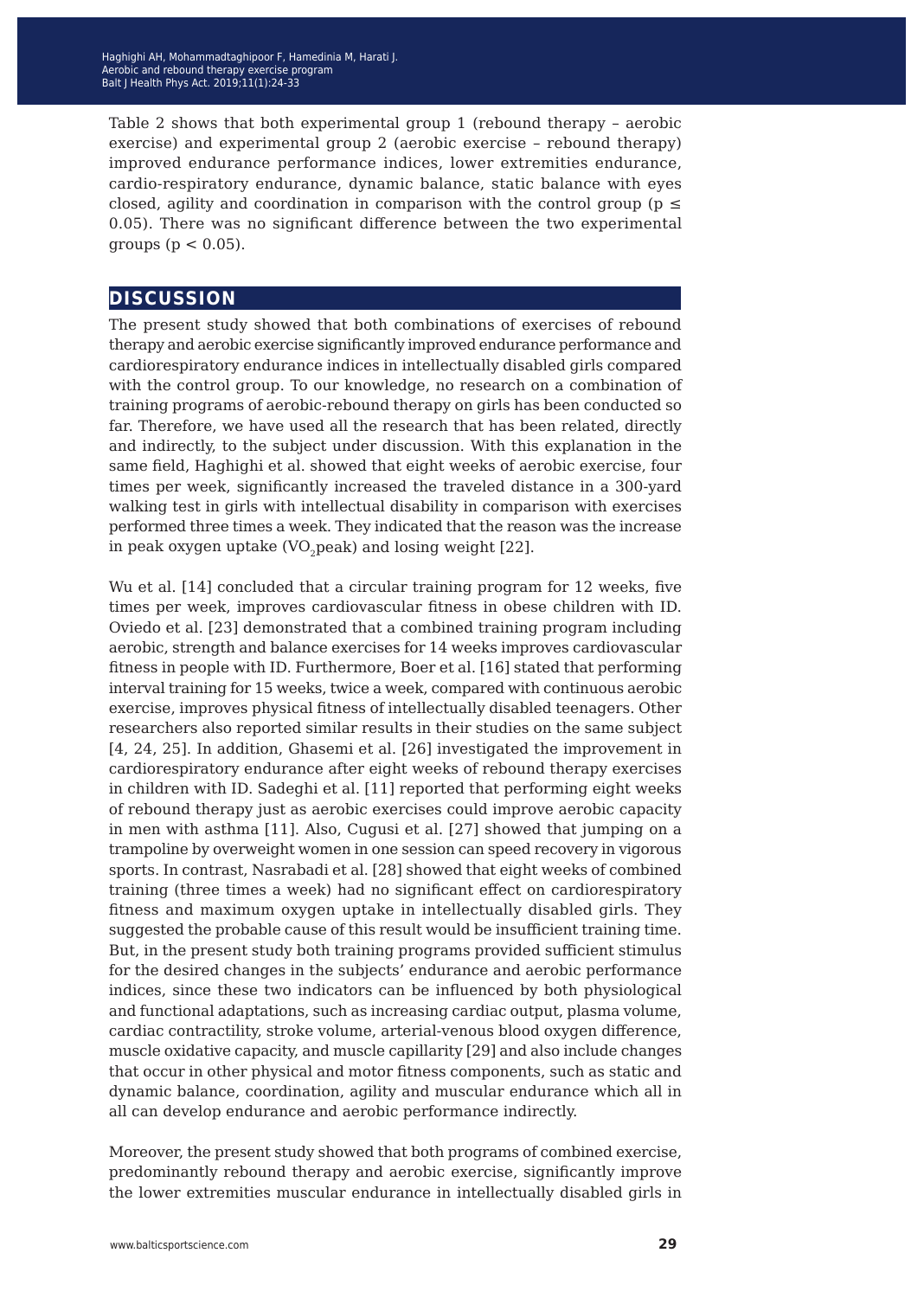comparison to the control group. Ahmadi and Daneshmandi [24] showed that a core stability training program for 6 weeks, three times a week, improves muscular endurance in boys with ID. Asgari [25] also stated that 10 weeks' water training improves lower body muscle endurance in boys with ID.

Golubovic et al. [6] showed that a six-month program three times per week for 45 minutes of moderate physical fitness could improve muscle strength and endurance in children with ID. Ghasemi et al. [26] also showed that a program of rebound therapy for eight weeks, three times a week, developed muscle endurance in 7–11-year-old children with ID. Others have shown improved muscular endurance by doing different exercises [4, 14]. The researchers attributed this finding to the relationship between increased strength and muscular endurance, since possibly strength training has increased muscle endurance to some extent, but a greater increase in muscular endurance depends on the specificity of training. In other words, muscle endurance can be increased by lowering exercise intensity and increasing the duration or repetitions of a single movement. Since the subjects in the present study performed 30 minutes continuous activity, improvement in muscle strength and endurance which has been observed during the period of the study is due to this matter. On the other hand, perhaps muscle recruitments and use of core muscles during running and trampoline movements, as well as the continuous use of lower limb muscles in daily activities have improved muscular endurance.

The other result of the present study was that both combination exercises with predominantly rebound therapy and aerobic exercise significantly improved the static and dynamic balance in comparison with the control group. Kachouri et al. [17] demonstrated that a combined strength and proprioceptive training program for eight weeks improved static balance with closed and opened eyes in boys with ID. Asgari [25] also showed an improvement in this indicator with 10 weeks' water training in mentally retarded boys. Wu et al. [14] observed an improvement in dynamic balance by implementing a 12-week circular exercise program in obese mentally retarded boys. Moreover, Khaliltahmasebi et al. [10] showed that doing eight weeks of rebound therapy exercises will improves the static and dynamic balance of educable children with intellectual disability. Giagazoglou et al. [30] also found that 12 weeks of trampoline training could be useful for developing the balance and motor function of children with mental disabilities. They have also shown that 12-week training on a trampoline improves balance in children with developmental coordination disorder [31]. Najafifard et al. [32] have shown that eight weeks of rebound therapy exercises improve the static and dynamic balance of male students with hearing impairment. They indicated this as a positive effect of muscle vibration that is caused by the use of trampolines, because the trampoline can create an unstable surface that causes more muscle recruitment and thus improves balance. Balance improvement in this study may be due to development in muscle strength and changes in the sensory-motor system of individuals participating in both training programs. In addition to the mentioned effect of various exercises, we can point out to neuromuscular adaptation, especially in the lower extremities, such as increasing the velocity of nerve conduction, increasing coordination between the agonist and antagonist muscles and reducing activity of the Golgi tendon organ [33].

This research showed that both programs of combined exercises, predominantly rebound therapy and aerobic, significantly improved the agility index compared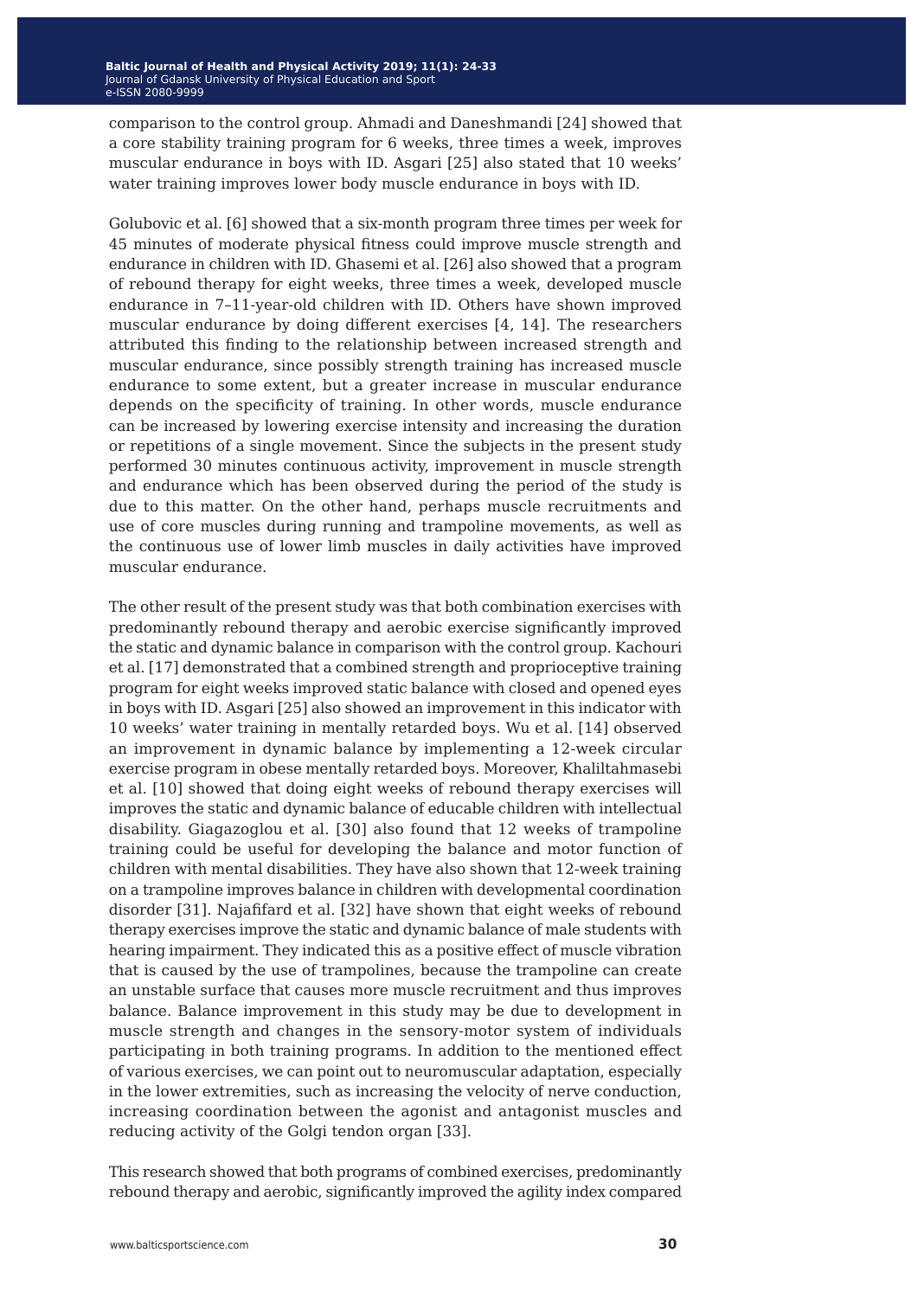with the control group. Ghasemi et al. [26] showed that a rebound therapy program could improve agility in intellectually disabled children. Ilker et al. [4] showed that performing 10 weeks of swimming and water exercises improves the agility index in mentally retarded subjects [4]. Ahmadi and Daneshmandi [24] also found that six weeks of core stability training can improve agility in mentally retarded students. On the other hand, Faal Moghanlou et al. [34] did not report any significant effect on the agility index after 24 sessions of Spark motor program in the mentally retarded boys. The researchers highlighted the subjects' age, their low motivation and insufficient speed index as the explanation. The velocity of the stretch-shortening cycle is necessary for changing the speed and direction (agility). The rate of muscle contraction is recognized due to factors such as arousal and contractility of the musculoskeletal system, the number of active sarcomeres along the muscular fibers, the percentage of fast-twitch and slow-twitch fibers of the motor unit, and adenosine triphosphate (ATP) activity [35]. This mechanism is likely to improve agility performance in both groups of subjects. In addition, balance is one of the most important determinants of agility in men. In fact, agility consists of two components, speed and strength along with maintaining balance and coordination, thus, these indicators have developed in both training groups and improved the agility.

Another result of this study is that both combination programs of predominantly rebound therapy and aerobic exercise significantly improved the coordination index compared with the control group. Giagazoglou et al. [31] stated that 12 week training on a trampoline improves coordination in children with developed coordination disorders. Moghanlo et al. [34] showed that performing 24 sessions of the Spark motor program improves gross motor skills, such as double-sided coordination in educable mentally retarded boys. Asgari [25] also showed an improvement in the coordination index due to the implementation of 10 weeks of swimming and water exercises in boys with ID. Mitsiou et al. [36] stated that a training program with a trampoline improves neuromuscular coordination in 6–11-year-old students with developed coordination disorder. In contrast, Ghasemi Kahrizsangi et al. [33] showed that implementation of a rhythmic motor program in 8 weeks, three sessions per week, has no significant effect on perceptual-motor abilities of intellectually disabled girls. The researchers stated that the type and volume of the training program as their limitation caused subjects to fail to benefit from the class time in the same way as other girls, which probably led to non-significant results. However, various factors can affect the growth of basic motor skills, such as environment, geographical location and practice opportunity. Practice opportunity by using various facilities and equipment can provide suitable field to develop the perception of movement, strengthen muscles and develop basic motor skills. Sensory motor integration resulting from sequential jumps and improved balance ability, all of which can be gained from aerobic and rebound therapy, allows children to play their favorite games with their peers. Moreover, enhanced learning and experience of subjects in executing of various training programs as well as the development of other indicators affecting coordination, such as agility and balance in both training groups, has been effective in these results.

#### **conclusions**

It is recommended that coaches use the two combinations of aerobic training and rebound therapy with different ratios to improve the quality of physical and motor fitness of intellectually disabled girls by taking into account their interests and training conditions.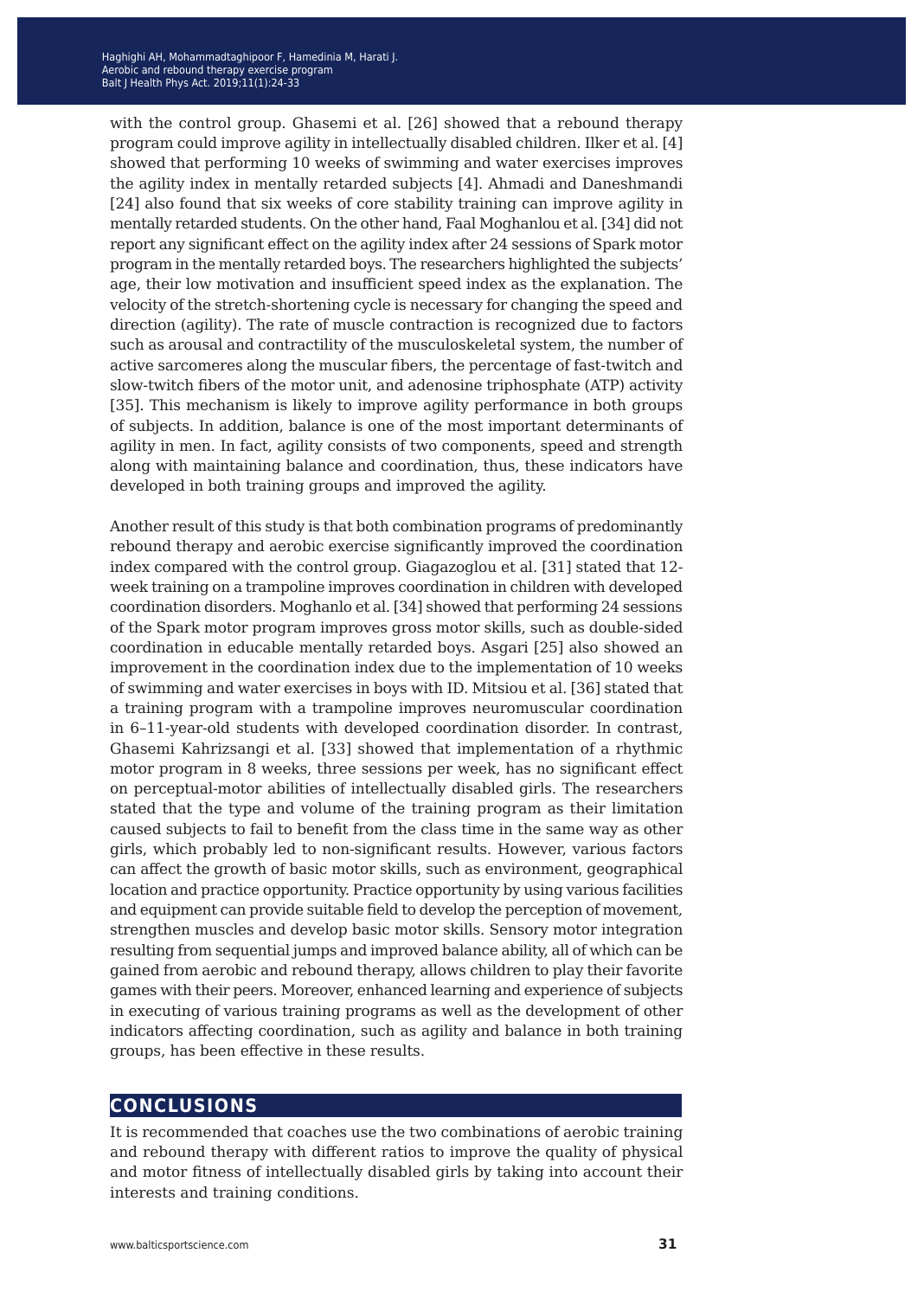This study did not distinguish different types of intellectual disability and possible differences between genders. Future studies can focus on this issue. Due to the fact that the length of the training program can affect the benefits gained by subjects, it is recommended that researchers utilize protocols of more than 30 minutes and 8 weeks in duration, then compare and evaluate the short- and long-term effects of the protocol.

#### **akcnowledgements**

The authors wish to thank all participants who took part in the study.

#### **references**

- [1] Afrooz GH. An introduction to the psychology and education of exceptional children. Tehran: Tehran University; 2006, 25-48. Persian.
- [2] Giagazoglou P, Arabatzi F, Dipla K, Liga M, Kellis E. Effect of a hippotherapy intervention program on static balance and strength in adolescents with intellectual disabilities. Res Develop Disabil. 2012;33(6):2265-2270. <http://doi.org/10.1016/j.ridd.2012.07.004>
- [3] Jankowicz-Szymanska A, Mikolajczyk E, Wojtanowski W. The effect of physical training on static balance in young people with intellectual disability. Res Develop Disabil. 2012;33(2):675-81. [http://](http://doi.org/10.1016/j.ridd.2011.11.015) [doi.org/10.1016/j.ridd.2011.11.015](http://doi.org/10.1016/j.ridd.2011.11.015)
- [4] Ilker Y, Nevin E, Ferman K, Bulent A, Erdal Z, Zafer C. The effects of water exercises and swimming on physical fitness of children with mental retardation. J Hum Kinet. 2009;21(9):105-111. [http://doi.](http://doi.org/10.2478/v10078-09-0013-6) [org/10.2478/v10078-09-0013-6](http://doi.org/10.2478/v10078-09-0013-6)
- [5] Shin IS, Park EY. Meta-analysis of the effect of exercise programs for individuals with intellectual disability. Res Develop Disabil. 2012; 33(6):1937-1947.<http://doi.org/10.1016/j.ridd.2012.05.019>
- [6] Golubovic S, Maksimovic J, Golubovic B, Glumbic N. Effects of exercise on physical fitness in children with intellectual disability. Res Develop Disabil. 2012;33(2):608-614. [http://doi.org/10.1016/j.](http://doi.org/10.1016/j.ridd.2011.11.003) [ridd.2011.11.003](http://doi.org/10.1016/j.ridd.2011.11.003)
- [7] Rosetty-Rodriguez M. Physical activity may promote health status individuals with Down syndrome. Obesity. 2006;15(2):67-71.
- [8] Jansen DE, Krol B, Groothoff JW, Post D. People with intellectual disability and their health problems: a review of comparative studies. J Intellect Disab Res. 2004;48(2):93-102. [http://doi.org/10.1111/](http://doi.org/10.1111/j.1365-2788.2004.00483.x) [j.1365-2788.2004.00483.x](http://doi.org/10.1111/j.1365-2788.2004.00483.x)
- [9] Pollock ML, Gaesser GA, Butcher ID, et al. The recommended quantity and quality of exercise for developing and maintaining cardiorespiratory and muscular fitness and flexibility in healthy adults. Med Sci Sport Exerc. 1998;30(6):975-991. <http://doi.org/10.1097/00005768-199806000-00032>
- [10] Khaliltahmasebi R, Ghasemi Gh, Faramarzi S. The effects of rebound exercises on static and dynamic balance in educable children with mental retardation. J Res Rehab Sci. 2014;9(6):1050-1062. Persian.
- [11] Sadeghi M, Ghasemi GH, Zolaktaf V, Miralaie A, Salehi M. The effects of rebound therapy and aerobic training on aerobic capacity, plasma endotheline level and the quality of life in male patients with asthma. J Res Rehab Sci. 2012;8(4):1-10. Persian.
- [12] Anderssen SA, Cooper AR, Riddoch C, Sardinha LB, Harro M, Brage S. Low cardiorespiratory fitness is a strong predictor for clustering of cardiovascular disease risk factors in children independent of country, age and sex. Eur J Cardiovasc Prevent Rehab. 2007;14(4):526-531. [http://doi.org/10.1097/](http://doi.org/10.1097/HJR.0b013e328011efc1) [HJR.0b013e328011efc1](http://doi.org/10.1097/HJR.0b013e328011efc1)
- [13] Oppewal A, Hilgenkamp TI, Van Wijck R, Evenhuis HM. Cardiorespiratory fitness in individuals with intellectual disabilities - A review. Res Develop Disabil. 2013;34(10):3301-3316. [http://doi.](http://doi.org/10.1016/j.ridd.2013.07.005) [org/10.1016/j.ridd.2013.07.005](http://doi.org/10.1016/j.ridd.2013.07.005)
- [14] Wu WL, Yang YF, Chu IH, Hsu HT, Tsai FH, Liang JM. Effectiveness of a cross-circuit exercise training program in improving the fitness of overweight or obese adolescents with intellectual disability enrolled in special education schools. Res Develop Disabil. 2017;31(60):83-95. [http://vdoi.](http://vdoi.org/10.1016/j.ridd.2016.11.005) [org/10.1016/j.ridd.2016.11.005](http://vdoi.org/10.1016/j.ridd.2016.11.005)
- [15] Pastula RM, Stopka CB, Delisle AT, Hass CJ. Effect of moderate-intensity exercise training on the cognitive function of young adults with intellectual disabilities. J Strength Cond Res. 2012;26(12): 3441-3448. <http://doi.org/10.1519/JSC.0b013e318270fc83>
- [16] Boer PH, Meeus M, Terblanche E, et al. The influence of sprint interval training on body composition, physical and metabolic fitness in adolescents and young adults with intellectual disability: a randomized controlled trial. Clin Rehab. 2014;28(3):221-231.<http://doi.org/10.1177/0269215513498609>
- [17] Kachouri H, Borji R, Baccouch R, Laatar R, Rebai H, Sahli S. The effect of a combined strength and proprioceptive training on muscle strength and postural balance in boys with intellectual disability: An exploratory study. Res Develop Disabil. 2016;31(53):367-376. [http://doi.org/10.1016/j.](http://doi.org/10.1016/j.ridd.2016.03.003) [ridd.2016.03.003](http://doi.org/10.1016/j.ridd.2016.03.003)
- [18] Nasuti G, Stuart-Hill L, Temple VA. The six-minute walk test for adults with intellectual disability: a study of validity and rel[ia](http://doi.org/10.3109/13668250.2012.748885)bility. J Intellect Develop Disab. 2013;38(1):31-38. [http://doi.org/10.3109/](http://doi.org/10.3109/13668250.2012.748885) [13668250.2012.748885](http://doi.org/10.3109/13668250.2012.748885)